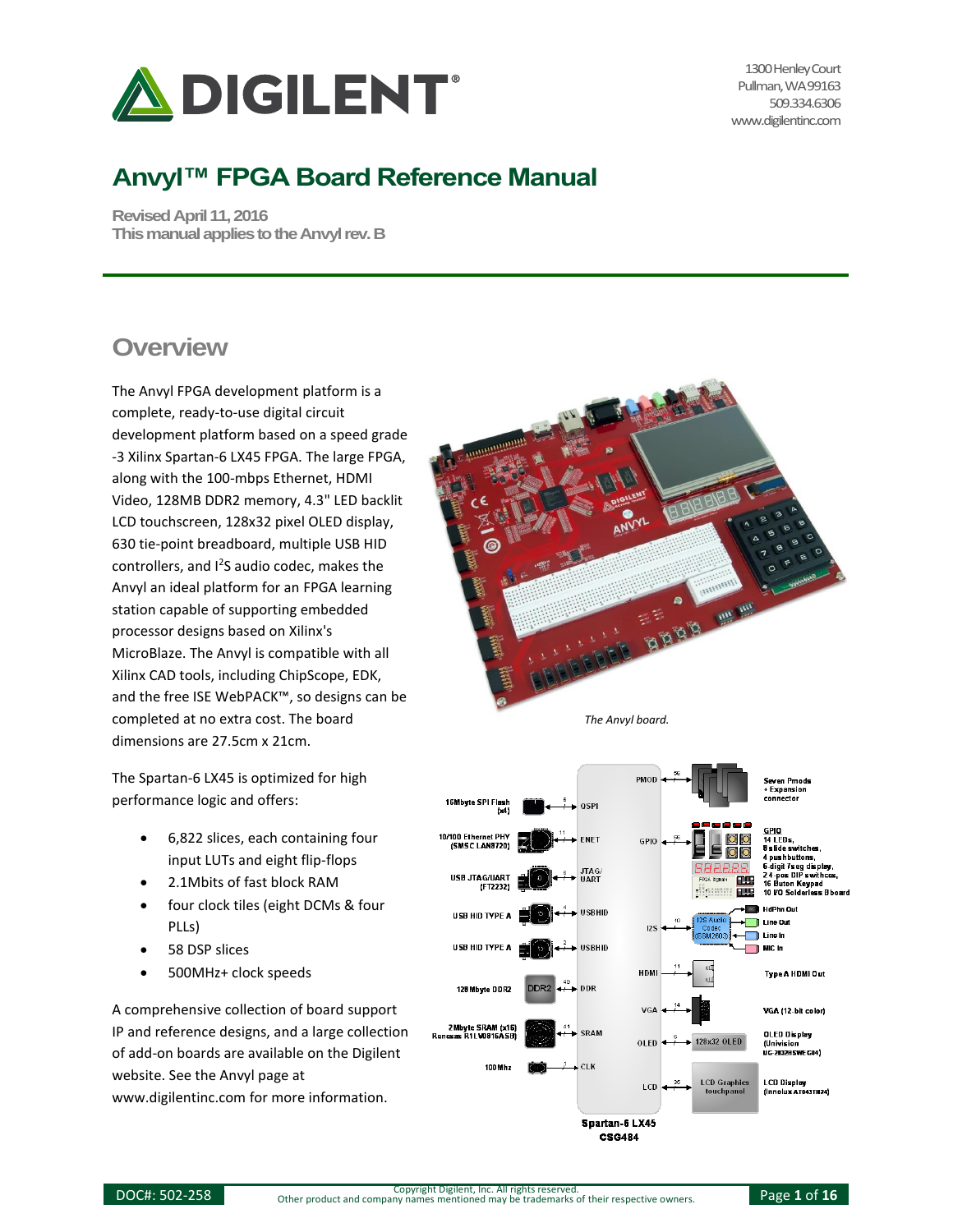

Features include:

- Spartan6-LX45 FPGA: XC6SLX45-CSG484-3
- 128MB DDR2 SDRAM
- 2MB SRAM
- 16MB QSPI FLASH for configuration and data storage
- 10/100 Ethernet PHY
- HDMI Video Output
- 12-bit VGA port
- 4.3" wide-format vivid color LED backlit LCD screen
- 128x32 pixel 0.9'' WiseChip/Univision UG-23832HSWEG04 OLED graphic display panel
- three two-digit Seven Segment LED displays
- $\bullet$ <sup>2</sup>S Audio codec with line-in, line-out, mic, and headphone
- 100MHz Crystal Oscillator
- on-board USB2 ports for programming and USB-HID devices (for mouse/keyboard)
- Digilent USB-JTAG circuitry with USB-UART functionality
- keypad with 16 labeled keys  $(0-F)$
- GPIO: 14 LEDs (10 red, 2 yellow, 2 green), 8 slide switches, 8 DIP switches in 2 groups and 4 push buttons
- breadboard with 10 Digital I/O's
- 32 I/O's routed to 40-pin expansion connector (I/O's are shared with Pmod ports)
- seven 12-pin Pmod ports with 56 I/O's total
- ships with a 20W power supply and USB cable

#### **1 FPGA Configuration**

After being turned on, the FPGA on the Anvyl board must be configured (or programmed) before it can perform any functions. The FPGA can be configured in three ways: a PC can use the Digilent USB-JTAG circuitry (port J12, labeled "PROG") to program the FPGA any time power is on, a configuration file stored in the onboard SPI Flash ROM can be automatically transferred to the FPGA at power-on, or a programming file can be transferred from a USB memory stick to the USB HID port labeled "Host" (J14).

An on-board mode jumper (JP2) selects between JTAG/USB and ROM programming modes. If JP2 is not loaded, the FPGA will automatically configure itself from the ROM. If JP2 is loaded, the FPGA will remain idle after power-on until configured from the JTAG or Serial programming port (USB memory stick).

Both Digilent and Xilinx freely distribute software that can be used to program the FPGA and the SPI ROM. Programming files are stored within the FPGA in SRAM-based memory cells. This data defines the FPGA's logic functions and circuit connections, and it remains valid until it is erased by removing power, asserting the PROG\_B input, or until it is overwritten by a new configuration file.

FPGA configuration files transferred via the JTAG port and from a USB stick use the .bit file type, and SPI programming files use the .mcs file type. Xilinx's ISE WebPack and EDK software can create .bit files from VHDL, Verilog, or schematic-based source files (EDK is used for MicroBlaze™ embedded processor based designs). Once a .bit file has been created, the Anvyl's FPGA can be programmed with it over the USB-JTAG circuitry (port J12) using either Digilent's Adept software or Xilinx's iMPACT software. To generate a .mcs file from a .bit file, use the PROM File Generator tool within Xilinx's iMPACT software. The .mcs file can then be programmed to the SPI Flash using iMPACT.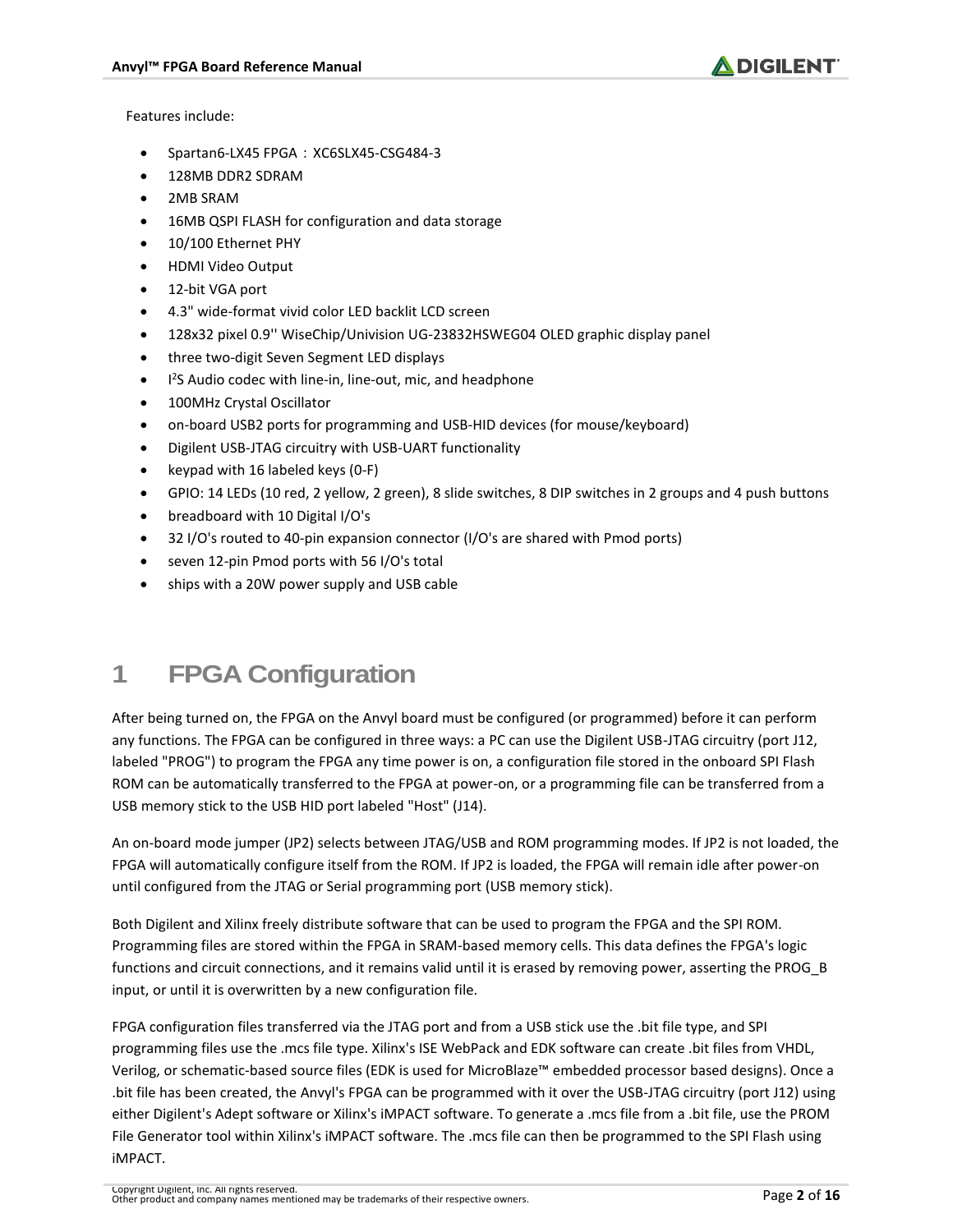The FPGA can also be programmed from a FAT formatted memory stick attached to the USB-HID HOST port (J14) if the stick contains a single .bit configuration file in the root directory, JP2 is loaded, and board power is cycled. The FPGA will automatically reject any .bit files that are not built for the proper FPGA.

### **2 Power Supplies**

The Anvyl board requires an external 5V, 4A or greater power source with a center positive, 2.1mm internal diameter coax plug (a suitable supply is provided as part of the Anvyl kit). Voltage regulator circuits from Analog Devices create the required 3.3V, 1.8V and 1.2V supplies from the main 5V supply. A power-good LED (LD19), driven by the wired OR of all the power-good outputs on the supplies, indicates that all supplies are operating normally. The following devices are present on each rail:

- 5V : USB-HID connectors, TFT touchscreen controller, HDMI, and expansion connector
- 3.3V : SRAM, Ethernet PHY I/O, USB-HID controllers, FPGA I/O, oscillators, SPI Flash, Audio codec, TFT display, OLED display, GPIO, Pmods, and expansion connector
- 1.8V : DDR2, USB-JTAG/USB-UART controller, FPGA I/O, and GPIO
- 1.2V : FPGA core and Ethernet PHY core

# **3 Adept System**

Adept has a simplified configuration interface. To program the Anvyl board using Adept, first set up the board and initialize the software:

- plug in and attach the power supply
- plug in the USB cable to the PC and to the USB PROG port on the board
- start the Adept software
- turn ON Anvyl's power switch
- wait for the FPGA to be recognized

Use the browse function to associate the desired .bit file with the FPGA, and click on the Program button. The configuration file will be sent to the FPGA, and a dialog box will indicate whether programming was successful. The configuration "done" LED will light up after the FPGA has been successfully configured. Before starting the programming sequence, Adept ensures that any selected configuration files contain the correct FPGA ID code – this prevents incorrect .bit files from being sent to the FPGA. In addition to the navigation bar and browse and program buttons, the configuration interface provides an Initialize Chain button, console window, and status bar. The Initialize Chain button is useful if USB communications with the board have been interrupted. The console window displays current status, and the status bar shows real-time progress when downloading a configuration file.

#### **4 DDR2 Memory**

A single 1Gbit DDR2 memory chip is driven from the memory controller block in the Spartan-6 FGPA. The DDR2 device, a MT47H64M16HR-25E or equivalent, provides a 16-bit bus and 64M locations. The Anvyl board has been tested for DDR2 operation at up to an 800MHz data rate. The DDR2 interface follows the pin-out and routing guidelines specified in the Xilinx Memory Interface Generator (MIG) User Guide. The interface supports SSTL18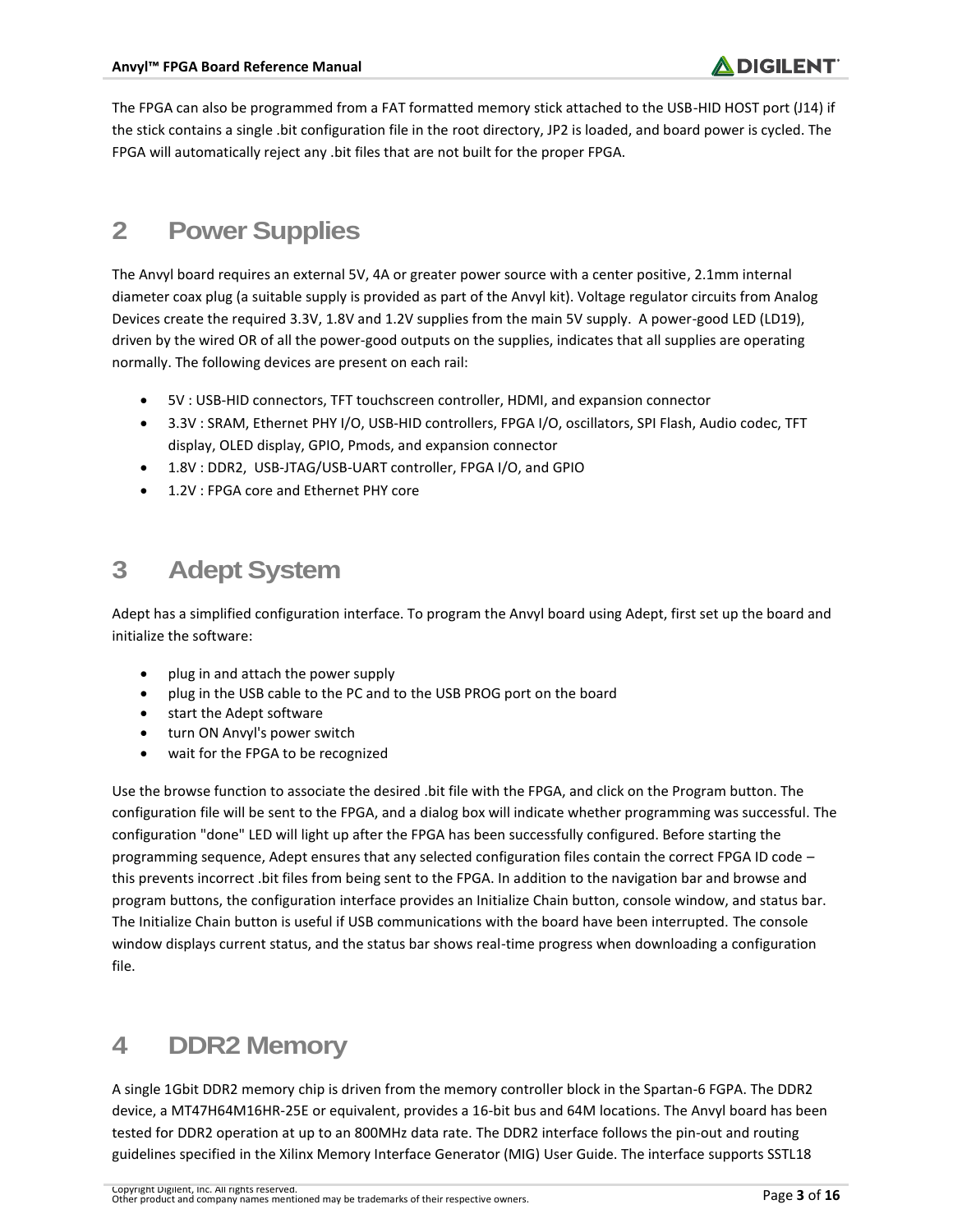signaling, and all address, data, clocks, and control signals are delay-matched and impedance-controlled. Two wellmatched DDR2 clock signal pairs are provided so the DDR can be driven with low-skew clocks from the FPGA.

#### **5 Flash Memory**

The Anvyl board uses a 128Mbit Numonyx N25Q128 Serial flash memory device (organized as 16Mbit by 8) for non-volatile storage of FPGA configuration files. The SPI Flash can be programmed with a .mcs file using the iMPACT software. An FPGA configuration file requires less than 12Mbits, leaving 116Mbits available for user data. Data can be transferred to and from a PC to/from the flash device by user applications, or by facilities built into the iMPACT PROM file generation software. User designs programmed into the FPGA can also transfer data to and from the flash.



*Figure 1. SPI flash interface.*

A board test/demonstration program is loaded into the SPI Flash during manufacturing.

# **6 Ethernet PHY**

The Anvyl board includes an SMSC 10/100 mbps PHY (LAN8720A-CP-TR) paired with a Halo HFJ11-2450E RJ-45 connector. The PHY is connected to the FPGA using a RMII configuration. It is configured to boot into "All Capable, with Auto Negotiation Enabled" mode on power-on. The data sheet for the SMSC PHY is available from the SMSC website.

# **7 HDMI Output**

The Anvyl board contains one unbuffered HDMI output port. The unbuffered port uses an HDMI type A connector. Since the HDMI and DVI systems use the same TMDS signaling standard, a simple adaptor (available at most electronics stores) can be used to drive a DVI connector from the HDMI output port. The HDMI connector does not include VGA signals, so analog displays cannot be driven.

The 19-pin HDMI connectors include four differential data channels, five GND connections, a one-wire Consumer Electronics Control (CEC) bus, a two-wire Display Data Channel (DDC) bus that is essentially an I<sup>2</sup>C bus, a Hot Plug Detect (HPD) signal, a 5V signal capable of delivering up to 50mA, and one reserved (RES) pin. Of these, the differential data channels, I<sup>2</sup>C bus, and CEC are connected to the FPGA.

#### **8 VGA**

The Anvyl provides a 12bit VGA interface which allows up to 4096 colors displayed on a standard VGA Monitor. The five standard VGA signals Red, Green, Blue, Horizontal Sync (HS), and Vertical Sync (VS) are routed directly from the FPGA to the VGA connector. There are four signals routed from the FPGA for each of the standard VGA color signals resulting in a video system that can produce 4,096 colors. Each of these signals has a series resistor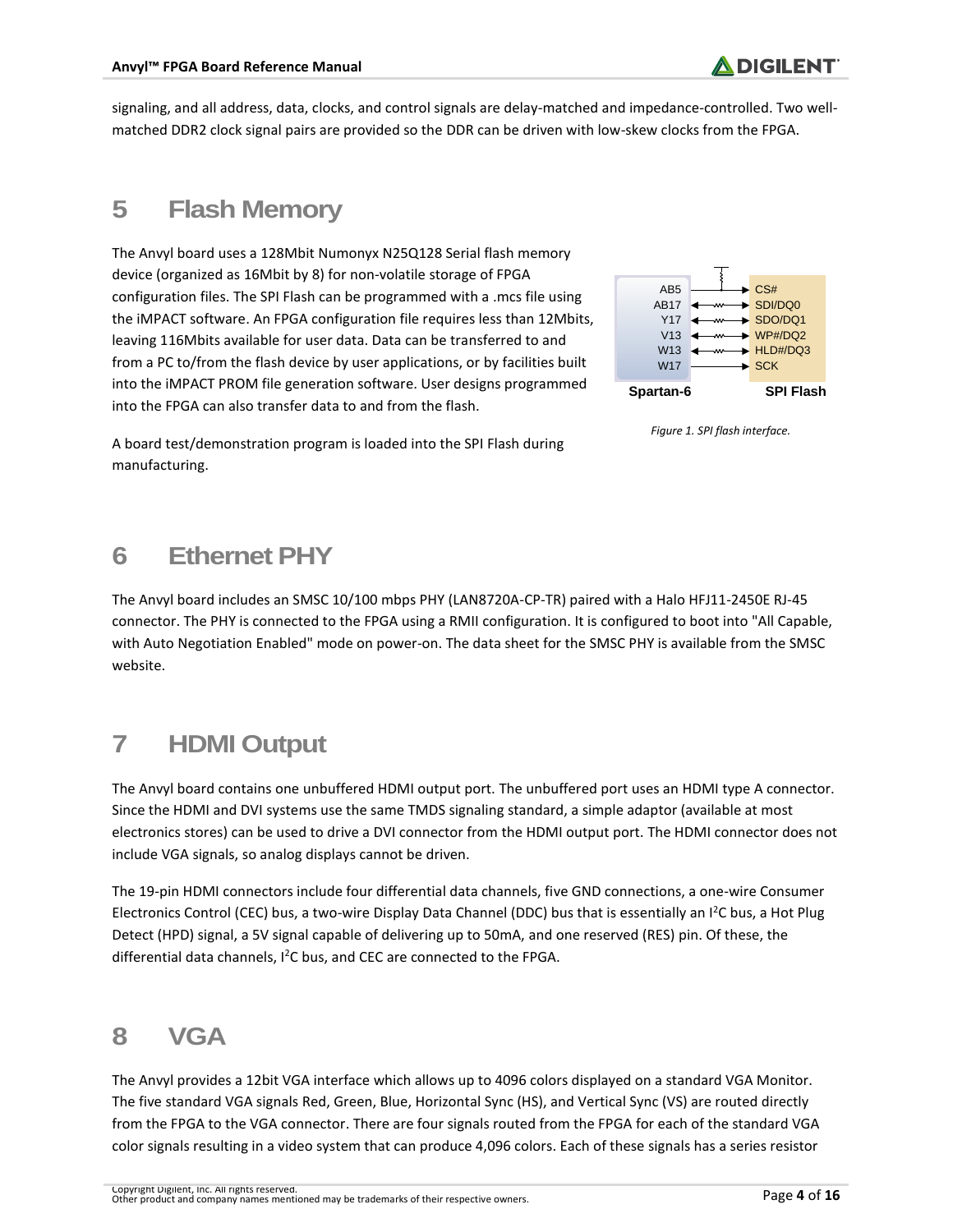that when combined in the circuit, form a divider with the 75-ohm termination resistance of the VGA display. These simple circuits ensure that the video signals cannot exceed the VGA-specified maximum voltage, and result in color signals that are either fully on (.7V), fully off (0V) or somewhere in between.



#### *Figure 2. VGA interface.*



|    |     | <b>VGA pin assignments</b> |     |                          |
|----|-----|----------------------------|-----|--------------------------|
| 1  | Pin | Signal                     | Pin | Signal                   |
|    |     | Red                        | 9   | <b>NC</b>                |
|    | 2   | Green                      | 10  | <b>GND</b>               |
|    | 3   | <b>Blue</b>                | 11  | <b>NC</b>                |
|    | 4   | <b>NC</b>                  | 12  | $\overline{\text{NC}}$   |
| -1 | 5   | <b>GND</b>                 | 13  | НS                       |
|    | 6   | <b>GND</b>                 | 14  | $\overline{\mathsf{vs}}$ |
| 6  | 7   | <b>GND</b>                 | 15  | <b>NC</b>                |
|    | 8   | <b>GND</b>                 |     |                          |

|    | VGA pin assignments |            |                | VGA signal color mapping |                  |     |       |             |
|----|---------------------|------------|----------------|--------------------------|------------------|-----|-------|-------------|
| in | <b>Signal</b>       | <b>Pin</b> | <b>Signal</b>  |                          | Signall<br>Color | Red | Green | <b>Blue</b> |
|    | Red                 | 9          | NC.            |                          | <b>Black</b>     |     |       |             |
|    | Green               | 10         | GND            |                          | Blue             |     |       |             |
|    | Blue                | 11         | NC.            |                          | Green            | O   |       |             |
|    | NC.                 | 12         | N <sub>C</sub> |                          | Cvan             | ∩   |       |             |
|    | <b>GND</b>          | 13         | HS.            |                          | Red              |     |       |             |
|    | <b>GND</b>          | 14         | VS             |                          | Purple           |     |       |             |
|    | <b>GND</b>          | 15         | NC.            |                          | Yellow           |     |       |             |
|    | <b>GND</b>          |            |                |                          | White            |     |       |             |

*Figure 3. HD DB-15 connector, PCB hole pattern, pin assignments, and color-signal mapping.*

CRT-based VGA displays use amplitude-modulated moving electron beams (or cathode rays) to display information on a phosphor-coated screen. LCD displays use an array of switches that can impose a voltage across a small amount of liquid crystal, thereby changing light permittivity through the crystal on a pixel-by-pixel basis. Although the following description is limited to CRT displays, LCD displays have evolved to use the same signal timings as CRT displays (so the "signals" discussion below pertains to both CRTs and LCDs). Color CRT displays use three electron beams (one for red, one for blue, and one for green) to energize the phosphor that coats the inner side of the display end of a cathode ray tube (see Fig. 1). Electron beams emanate from "electron guns", which are finelypointed heated cathodes placed in close proximity to a positively charged annular plate called a "grid". The electrostatic force imposed by the grid pulls rays of energized electrons from the cathodes, and those rays are fed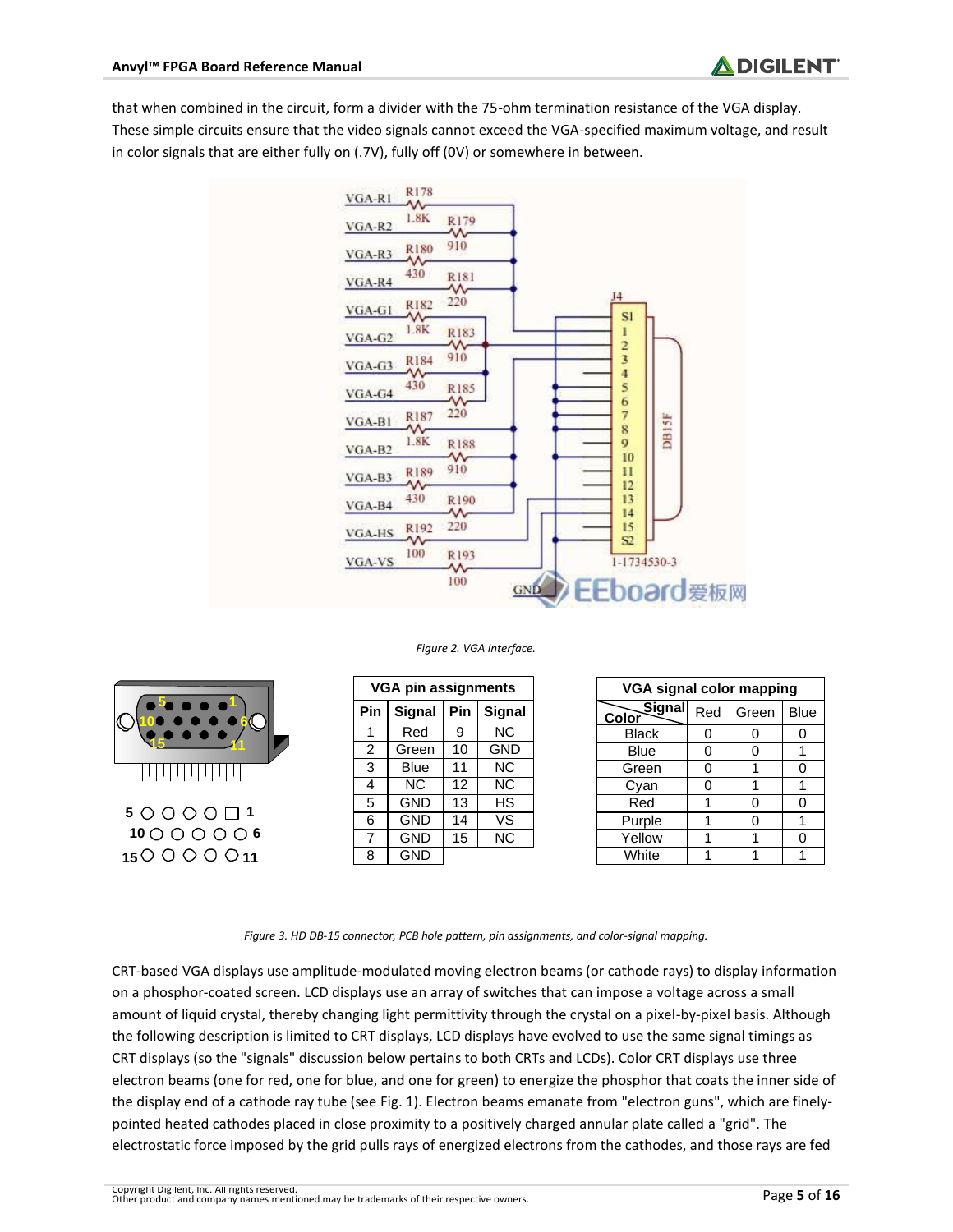by the current that flows into the cathodes. These particle rays are initially accelerated towards the grid, but they soon fall under the influence of the much larger electrostatic force that results from the entire phosphor-coated display surface of the CRT being charged to 20kV (or more). The rays are focused to a fine beam as they pass through the center of the grids, and then they accelerate to impact on the phosphor-coated display surface. The phosphor surface glows brightly at the impact point, and it continues to glow for several hundred microseconds after the beam is removed. The larger the current fed into the cathode, the brighter the phosphor will glow.



*Figure 4. Cathode ray tube display system.*

Between the grid and the display surface, the electron beam passes through the neck of the CRT where two coils of wire produce orthogonal electromagnetic fields. Because cathode rays are composed of charged particles (electrons), they can be deflected by these magnetic fields. Current waveforms are passed through the coils to produce magnetic fields that interact with the cathode rays and cause them to transverse the display surface in a "raster" pattern, horizontally from left to right and vertically from top to bottom. As the cathode ray moves over the surface of the display, the current sent to the electron guns can be increased or decreased to change the brightness of the display at the cathode ray impact point.

#### **8.1 VGA System Timing**

VGA signal timings are specified, published, copyrighted and sold by the VESA organization (www.vesa.org). The following VGA system timing information is provided as an example of how a VGA monitor might be driven with a resolution of 640x480. For more precise information, or for information on other VGA frequencies, refer to documentation available at the VESA website.

Information is only displayed when the beam is moving "forward" (left to right and top to bottom), and not during the time the beam is reset back to the left or top edge of the display. Much of the potential display time is therefore lost in "blanking" periods when the beam is reset and stabilized to begin a new horizontal or vertical display pass. The size of the beams, the frequency at which the beam can be traced across the display, and the frequency at which the electron beam can be modulated determine the display resolution. Modern VGA displays can accommodate different resolutions, and a VGA controller circuit dictates the resolution by producing timing signals to control the raster patterns. The controller must produce synchronizing pulses at 3.3V (or 5V) to set the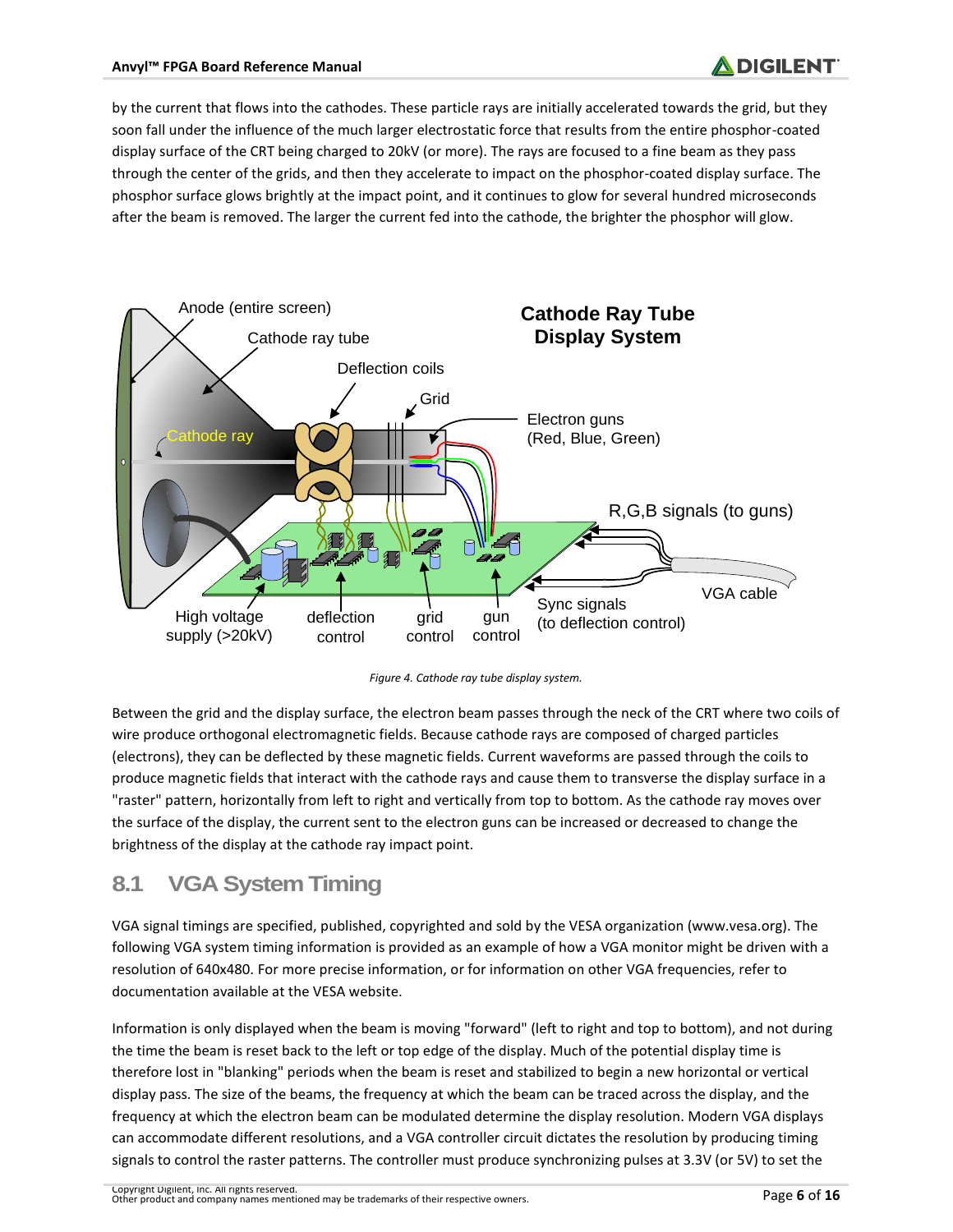frequency at which current flows through the deflection coils, and it must ensure that video data is applied to the electron guns at the correct time. Raster video displays define a number of "rows" that corresponds to the number of horizontal passes the cathode makes over the display area, and a number of "columns" that corresponds to an area on each row that is assigned to one "picture element" or pixel. Typical displays use from 240 to 1200 rows and from 320 to 1600 columns. The overall size of a display and the number of rows and columns determines the size of each pixel.

Video data typically comes from a video refresh memory, with one or more bytes assigned to each pixel location (the Anvyl uses four bits per pixel). The controller must index into video memory as the beams move across the display, and retrieve and apply video data to the display at precisely the time the electron beam is moving across a given pixel.



*Figure 5. VGA horizontal synchronization.*

A VGA controller circuit must generate the HS and VS timings signals and coordinate the delivery of video data based on the pixel clock. The pixel clock defines the time available to display one pixel of information. The VS signal defines the "refresh" frequency of the display, or the frequency at which all information on the display is redrawn. The minimum refresh frequency is a function of the display's phosphor and electron beam intensity, with practical refresh frequencies falling in the 50Hz to 120Hz range. The number of lines to be displayed at a given refresh frequency defines the horizontal "retrace" frequency. For a 640-pixel by 480-row display using a 25MHz pixel clock and 60 +/-1Hz refresh, the signal timings shown in the table below can be derived. Timings for sync pulse width and front and back porch intervals (porch intervals are the pre- and post-sync pulse times during which information cannot be displayed) are based on observations taken from actual VGA displays.

A VGA controller circuit decodes the output of a horizontal-sync counter driven by the pixel clock to generate HS signal timings. This counter can be used to locate any pixel location on a given row.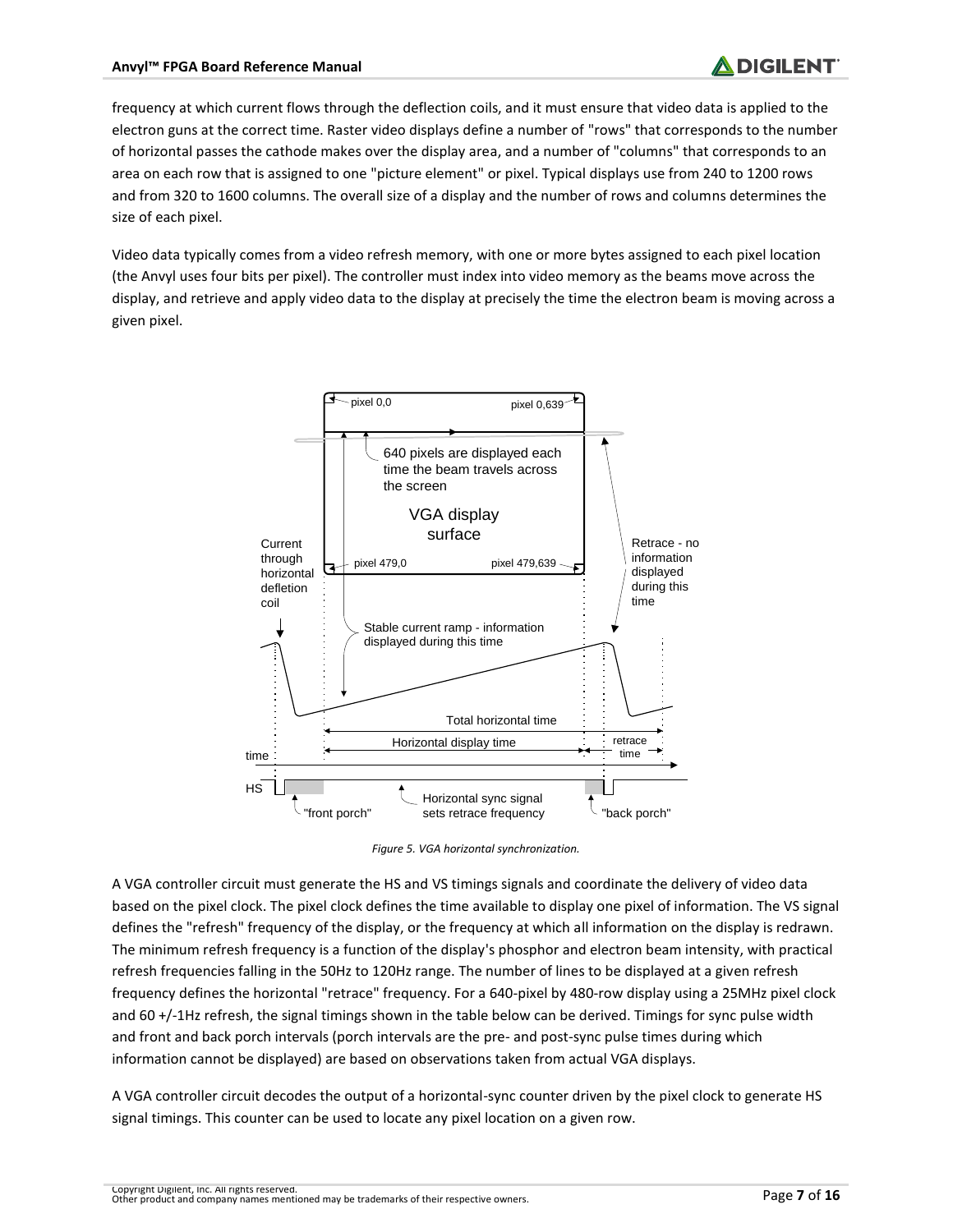Likewise, the output of a vertical-sync counter that increments with each HS pulse can be used to generate VS signal timings, and this counter can be used to locate any given row. These two continually running counters can be used to form an address into video RAM. No time relationship between the onset of the HS pulse and the onset of the VS pulse is specified, so the designer can arrange the counters to easily form video RAM addresses, or to minimize decoding logic for sync pulse generation.

| <b>Symbol</b>                | <b>Parameter</b> |                    | <b>Vertical Sync</b> | <b>Horizontal Sync</b> |             |               |
|------------------------------|------------------|--------------------|----------------------|------------------------|-------------|---------------|
|                              |                  | <b>Time</b>        | Clocks Lines         |                        | <b>Time</b> | <b>Clocks</b> |
| $T_{\rm s}$                  | Sync pulse time  | 16.7 <sub>ms</sub> | 416,800              | 521                    | 32 us       | 800           |
| $\mathsf{T}_{\mathsf{disp}}$ | Display time     | 15.36ms            | 384,000              | 480                    | $25.6$ us   | 640           |
| <b>DW</b>                    | VS pulse width   | $64$ us            | 1,600                | 2                      | $3.84$ us   | 96            |
| $T_{\text{fp}}$              | VS front porch   | 320 us             | 8,000                | 10                     | 640 ns      | 16            |
| $T_{bp}$                     | VS back porch    | 928 us             | 23,200               | 29                     | 1.92 us     | 48            |



#### *Figure 6. VGA sync signal timings.*





# **9 Audio (I<sup>2</sup>S)**

The Anvyl board includes an Analog Devices audio codec SSM2603CPZ (IC5) with four 1/8" audio jacks for line-out (J7), headphone-out (J6), line-in (J9), and microphone-in (J8).

Audio data sampling at up to 24 bits and 96KHz is supported, and the audio in (record) and audio out (playback) sampling rates can be set independently. The microphone jack is mono, and all other jacks are stereo. The headphone jack is driven by the audio codec's internal amplifier. The datasheet for the SSM2603CPZ audio codec is available from the Analog Devices website.

#### **10 Touchscreen TFT Display**

A 4.3" wide-format vivid color LED backlit LCD screen is used on the Anvyl. The screen has a 480×272 native resolution display with a color depth of 24 bits per pixel. A four-wire resistive touchscreen with antiglare coating covers the entire active display area. The LCD screen and the touchscreen can be used independently. Touch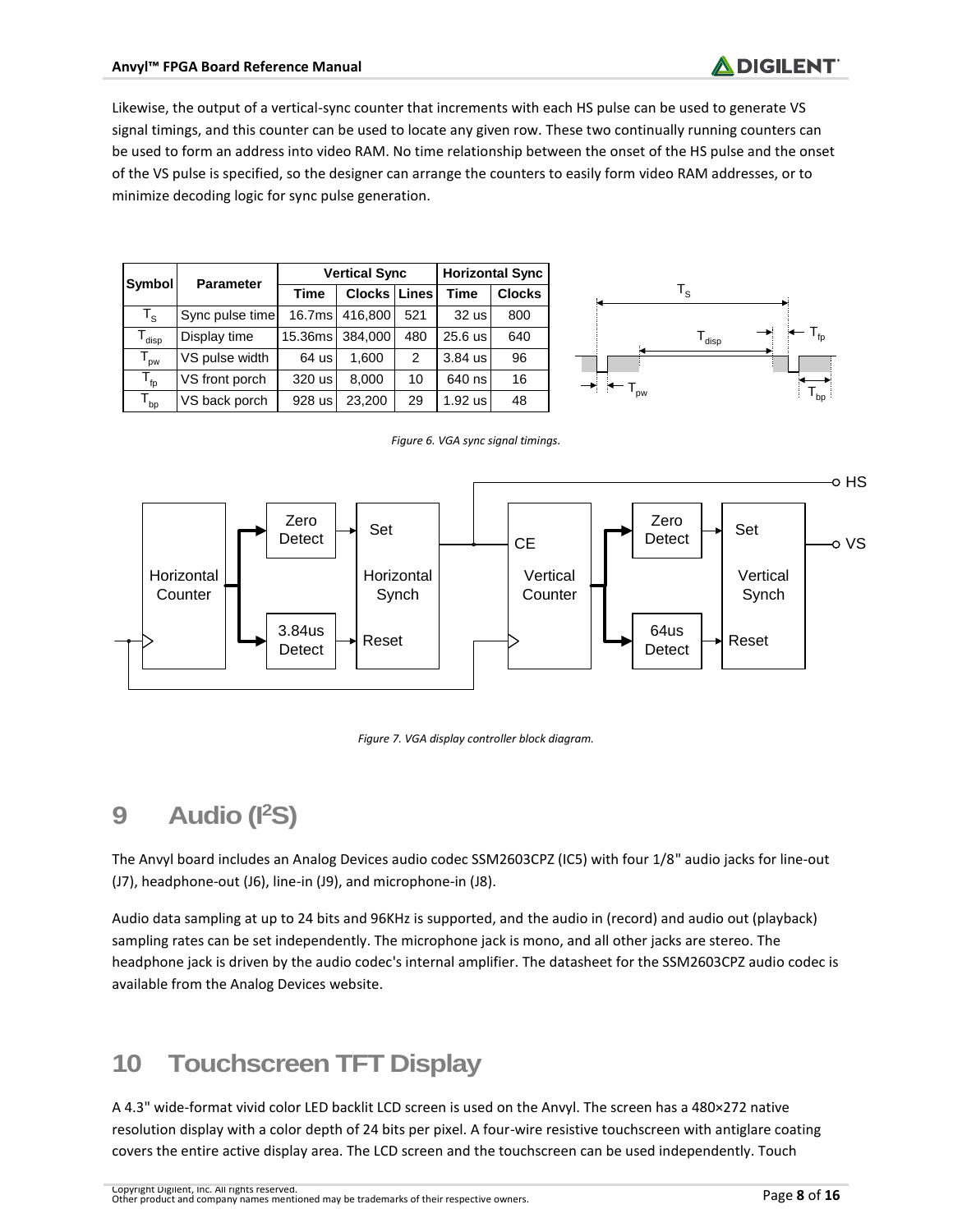readings are noisier when the LCD is on, but you can filter the noise and still obtain a fast sample rate. If you require maximum precision and sample rates, you should turn the LCD off during touchscreen sampling.

To display an image, the LCD needs to be continuously driven with properly-timed data. This data consists of the lines and blanking periods that form video frames. Each frame consists of 272 active lines and several vertical blanking lines. Each line consists of 480 active pixel periods and several horizontal blanking periods.

For additional information on using the TFT Display, refer to the Vmod-TFT reference manual. The Anvyl and the Vmod-TFT use the same display hardware and require the same control signals. Reference designs that use the Anvyl touchscreen TFT display can be found on the Anvyl product page.

#### **11 OLED**

An Inteltronic/Wisechip UG-2832HSWEG04 OLED Display is used on the Anvyl. This provides a 128x32 pixel, passive-matrix, monochrome display. The display size is 30mm x 11.5mm x 1.45mm. An SPI interface is used to configure the display, as well as to send the bitmap data to the device. The Anvyl OLED displays the last image drawn on the screen until it is powered down or a new image is drawn to the display. Refreshing and updating is handled internally.

The Anvyl contains the same OLED circuit as the PmodOLED, with the exception that CS# is pulled low, enabling the display by default. For additional information on driving the Anvyl OLED, refer to the PmodOLED reference manual. Reference designs that use the Anvyl OLED display can be found on the Anvyl product page.

#### **12 USB-UART Bridge (Serial Port)**

The Anvyl includes an FTDI FT2232HQ USB-UART bridge to allow PC applications to communicate with the board using standard Windows COM port commands. Free USB-COM port drivers, available from www.ftdichip.com under the "Virtual Com Port" or VCP heading, convert USB packets to UART/serial port data. Serial port data is exchanged with the FPGA using a two-wire serial port (TXD/RXD) and software flow control (XON/XOFF). After the drivers are installed, I/O commands from the PC directed to the COM port will produce serial data traffic on the T19 and T20 FPGA pins.





The FT2232HQ, attached to port J12, is also used as the controller for the Digilent USB-JTAG circuitry, but these two functions behave entirely independent of one another. Programmers interested in using the UART functionality of the FT2232 within their design do not need to worry about the JTAG circuitry interfering with their data, and vice-versa.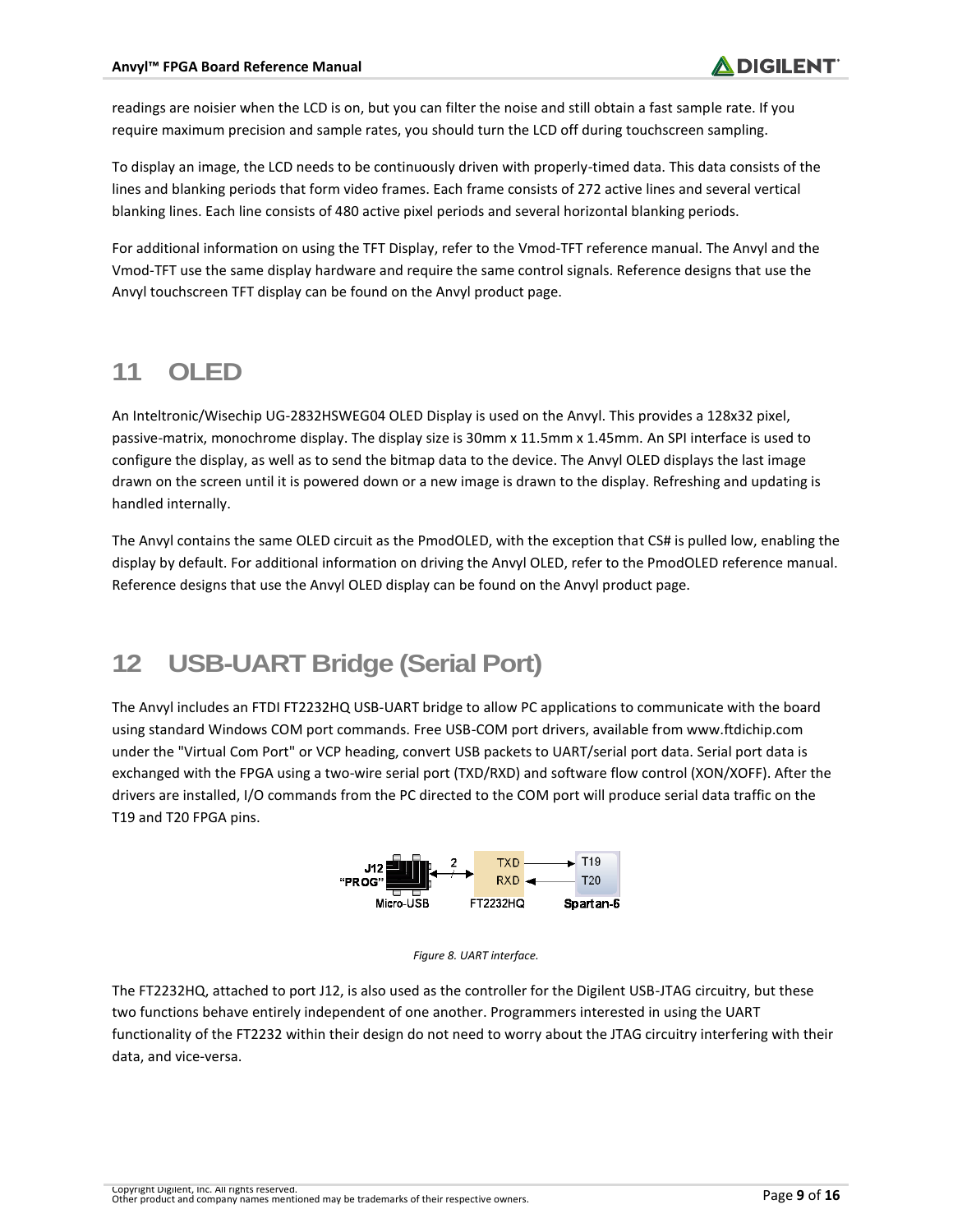# **13 USB HID Hosts**

Two Microchip PIC24FJ128GB106 microcontrollers provide the Anvyl with USB HID host capability. Firmware in the microcontrollers can drive a mouse or a keyboard attached to the type A USB connectors at J13 and J14 labeled "HID" and "HOST". Hubs are not supported, so only a single mouse or a single keyboard can be used at each port.





The "HOST" PIC24 drives four signals into the FPGA – two are dedicated as a keyboard/mouse port following the PS/2 protocol, and two are connected to the FPGA's two-wire serial programming port, so the FPGA can be programmed from a file stored on a USB memory stick. To program the FPGA, attach a FAT formatted memory stick containing a single .bit programming file in the root directory, load JP2, and cycle board power. This will cause the PIC processor to program the FPGA, and any incorrect bit files will automatically be rejected. Note the PIC24 reads the FPGA's mode, init, and done pins, and can drive the PROG pin as a part of the programming sequence.

#### **13.1 HID Controller**

To access a USB host controller, EDK designs can use the standard PS/2 core (non-EDK designs can use a simple state machine).



| Symbol | <b>Parameter</b>               | Min I       | ' Max |
|--------|--------------------------------|-------------|-------|
| Тск    | Clock time                     | 30us   50us |       |
| l su   | Data-to-clock setup time   5us |             | 25us  |
| Ініп   | Clock-to-data hold time        | 5us         | 25us  |

*Figure 10. PS/2 Timing Diagram.*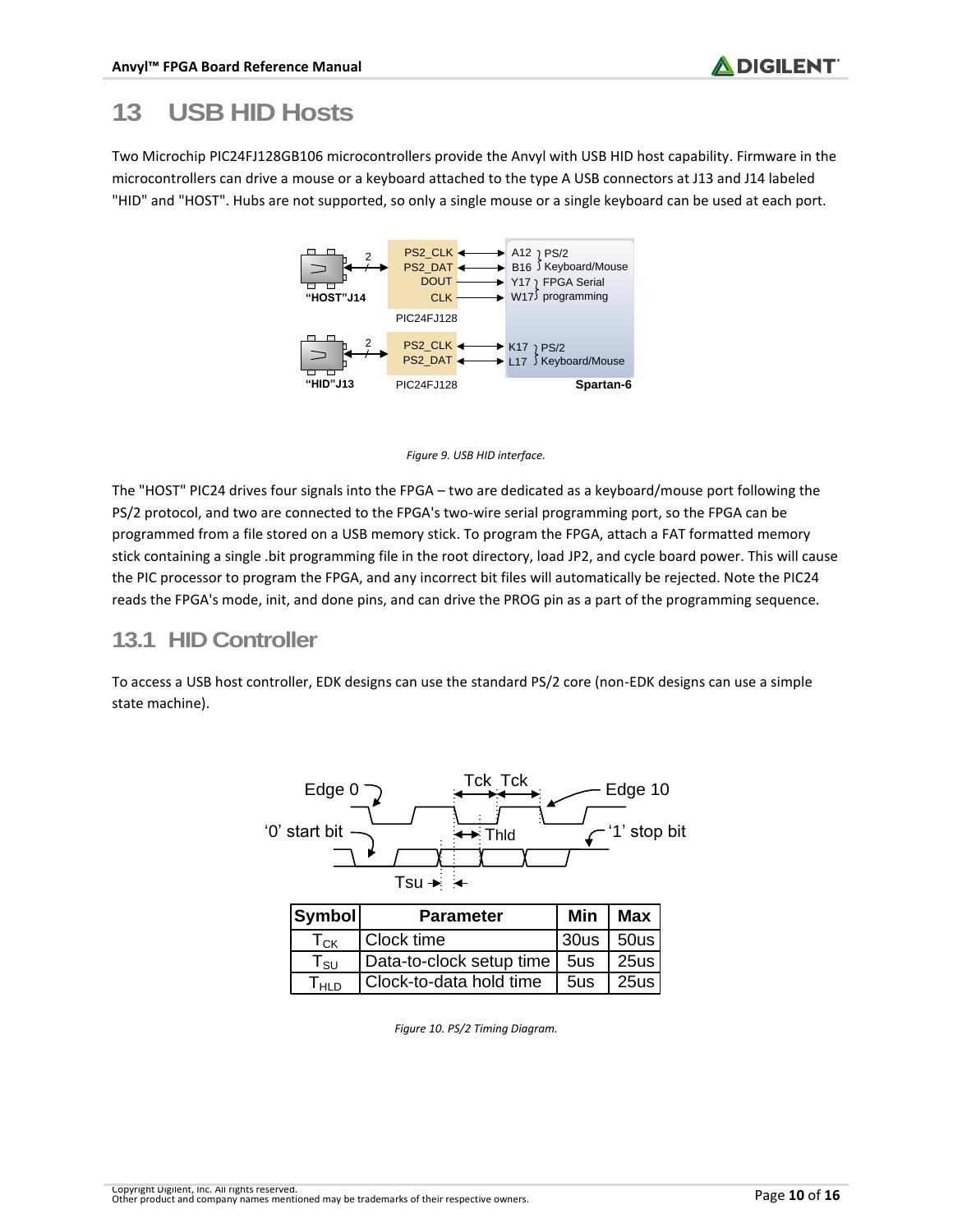Mice and keyboards that use the PS/2 protocol<sup>1</sup> use a two-wire serial bus (clock and data) to communicate with a host device. Both use 11-bit words that include a start, stop, and odd parity bit, but the data packets are organized differently, and the keyboard interface allows bi-directional data transfers (so the host device can illuminate state LEDs on the keyboard). Bus timings are shown in the figure. The clock and data signals are only driven when data transfers occur, and otherwise they are held in the idle state at logic '1'. The timings define signal requirements for mouse-to-host communications and bi-directional keyboard communications. A PS/2 interface circuit can be implemented in the FPGA to create a keyboard or mouse interface.

#### **13.2 Keyboard**

The keyboard uses open-collector drivers so the keyboard, or an attached host device, can drive the two-wire bus (if the host device will not send data to the keyboard, then the host can use input-only ports).

PS/2-style keyboards use scan codes to communicate key press data. Each key is assigned a code that is sent whenever the key is pressed. If the key is held down, the scan code will be sent repeatedly about once every 100ms. When a key is released, an F0 (binary "11110000") key-up code is sent, followed by the scan code of the released key. If a key can be shifted to produce a new character (like a capital letter), then a shift character is sent in addition to the scan code, and the host must determine which ASCII character to use. Some keys, called extended keys, send an E0 (binary "11100000") ahead of the scan code (and they may send more than one scan code). When an extended key is released, an E0 F0 key-up code is sent, followed by the scan code. Scan codes for most keys are shown in the figure. A host device can also send data to the keyboard. Below is a short list of some common commands a host might send.

- ED Set Num Lock, Caps Lock, and Scroll Lock LEDs. Keyboard returns FA after receiving ED, then host sends a byte to set LED status: bit 0 sets Scroll Lock, bit 1 sets Num Lock, and bit 2 sets Caps lock. Bits 3 to 7 are ignored.
- EE Echo (test). Keyboard returns EE after receiving EE.
- F3 Set scan code repeat rate. Keyboard returns F3 on receiving FA, then host sends second byte to set the repeat rate.
- FE Resend. FE directs keyboard to re-send most recent scan code.
- FF Reset. Resets the keyboard.

 $\overline{a}$ 

The keyboard can send data to the host only when both the data and clock lines are high (or idle). Since the host is the bus master, the keyboard must check to see whether the host is sending data before driving the bus. To facilitate this, the clock line is used as a "clear to send" signal. If the host pulls the clock line low, the keyboard must not send any data until the clock is released. The keyboard sends data to the host in 11-bit words that contain a '0' start bit, followed by 8-bits of scan code (LSB first), followed by an odd parity bit and terminated with a '1' stop bit. The keyboard generates 11 clock transitions (at 20 to 30KHz) when the data is sent, and data is valid on the falling edge of the clock.

Not all keyboard manufacturers strictly adhere to the PS/2 specifications; some keyboards may not produce the proper signaling voltages or use the standard communication protocols. Compatibility with the USB host may vary between different keyboards.  $1$ 

Copyright Digilent, Inc. All rights reserved. Other product and company names mentioned may be trademarks of their respective owners. Page **11** of **16**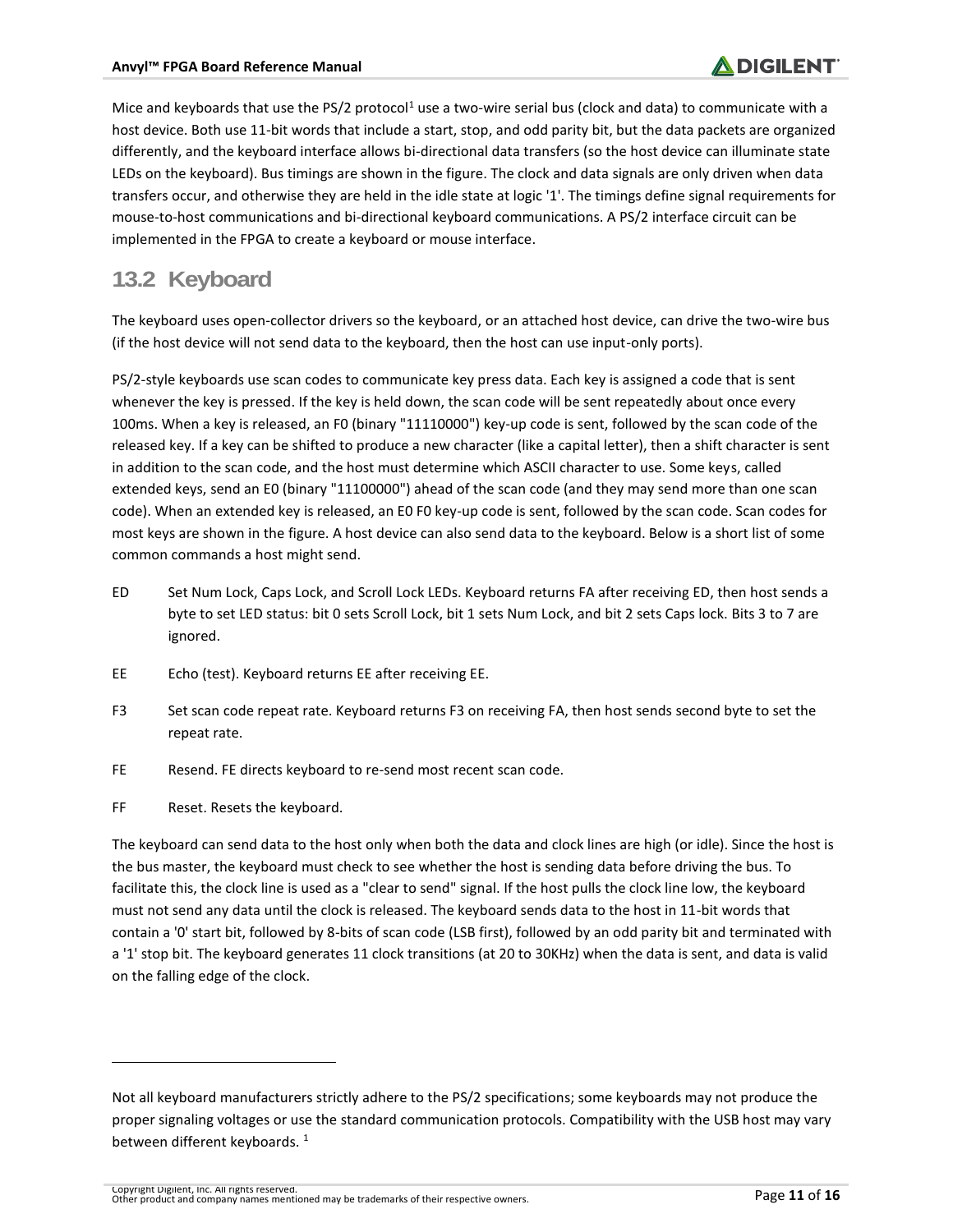Scan codes for most PS/2 keys are shown in the figure below.



*Figure 11. PS/2 keyboard scan codes.*

#### **13.3 Mouse**

The mouse outputs a clock and data signal when it is moved, otherwise, these signals remain at logic '1'. Each time the mouse is moved, three 11-bit words are sent from the mouse to the host device. Each of the 11-bit words contains a '0' start bit, followed by 8 bits of data (LSB first), followed by an odd parity bit, and terminated with a '1' stop bit. Thus, each data transmission contains 33 bits, where bits 0, 11, and 22 are '0' start bits, and bits 11, 21, and 33 are '1' stop bits. The three 8-bit data fields contain movement data as shown in the figure above. Data is valid at the falling edge of the clock, and the clock period is 20 to 30KHz.

The mouse assumes a relative coordinate system wherein moving the mouse to the right generates a positive number in the X field, and moving to the left generates a negative number. Likewise, moving the mouse up generates a positive number in the Y field, and moving down represents a negative number (the XS and YS bits in the status byte are the sign bits – a '1' indicates a negative number). The magnitude of the X and Y numbers represent the rate of mouse movement – the larger the number, the faster the mouse is moving (the XV and YV bits in the status byte are movement overflow indicators – a '1' means overflow has occurred). If the mouse moves continuously, the 33-bit transmissions are repeated every 50ms or so. The L and R fields in the status byte indicate Left and Right button presses (a '1' indicates the button is being pressed).



*Figure 12. Mouse navigation bytes.*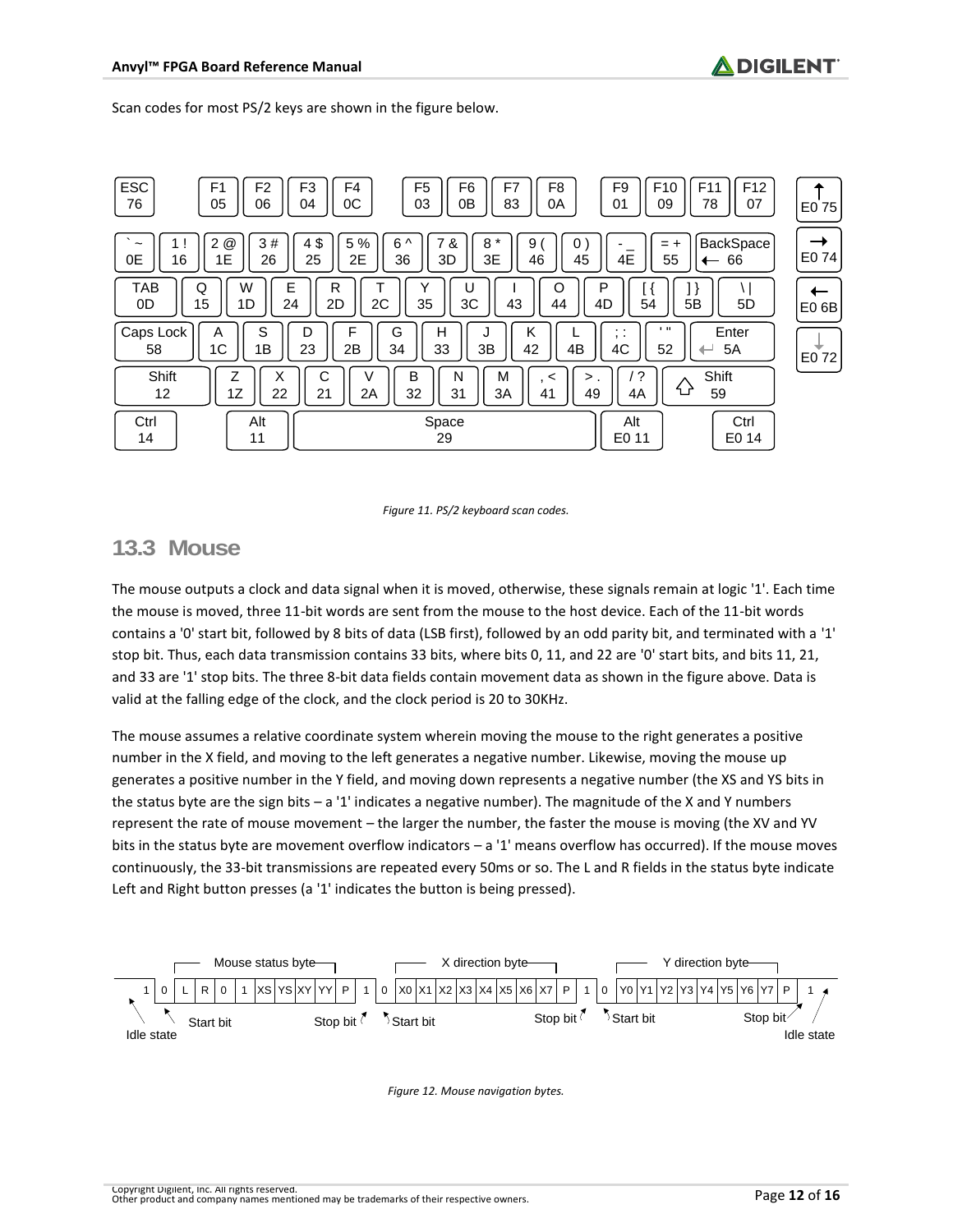### **14 Keypad**

The Anvyl keypad has 16 labeled keys (0-F). It is set up as a matrix in which each row of buttons from left to right are tied to a row pin, and each column from top to bottom is tied to a column pin. This gives the user four row pins and four column pins to address a button push. When a button is pressed, the pins corresponding to that button's row and column are connected.

To read a button's state, the column pin in which the button resides must be driven low while the other three column pins are driven high. This enables all of the buttons in that column. When a button in that column is pushed, the corresponding row pin will read logic low.

The state of all 16 buttons can be determined in a four-step process by enabling each of the four columns one at a time. This can be accomplished by rotating an "1110" pattern through the column pins. During each step, the logic levels of the row pins correspond to the state of the buttons in that column.

To allow simultaneous button presses in the same row, instead configure the column pins as bi-directional with internal pull-up resistors and keep the columns not currently being read at high impedance.

| <b>Keypad Pinout</b> |    |  |  |  |  |  |
|----------------------|----|--|--|--|--|--|
| ROW1:                | F4 |  |  |  |  |  |
| ROW2:                | F3 |  |  |  |  |  |
| ROW3:                | G8 |  |  |  |  |  |
| ROW4:                | G7 |  |  |  |  |  |
| COL1:                | Н8 |  |  |  |  |  |
| COL <sub>2</sub> :   | 17 |  |  |  |  |  |
| COL3:                | ĸ8 |  |  |  |  |  |
| COL4:                | K7 |  |  |  |  |  |



*Figure 13. Keypad schematic*

#### **15 Oscillators/Clocks**

The Anvyl board includes a single 100MHz Crystal oscillator connected to pin D11 (D11 is a GCLK input in bank 0). The input clock can drive any or all of the four clock management tiles in the Spartan-6. Each tile includes two Digital Clock Managers (DCMs) and one Phase-Locked Loop (PLLs).DCMs provide the four phases of the input frequency (0º, 90º, 180º, and 270º), a divided clock that can be the input clock divided by any integer from 2 to 16 or 1.5, 2.5, 3.5... 7.5, and two antiphase clock outputs that can be multiplied by any integer from 2 to 32 and simultaneously divided by any integer from 1 to 32.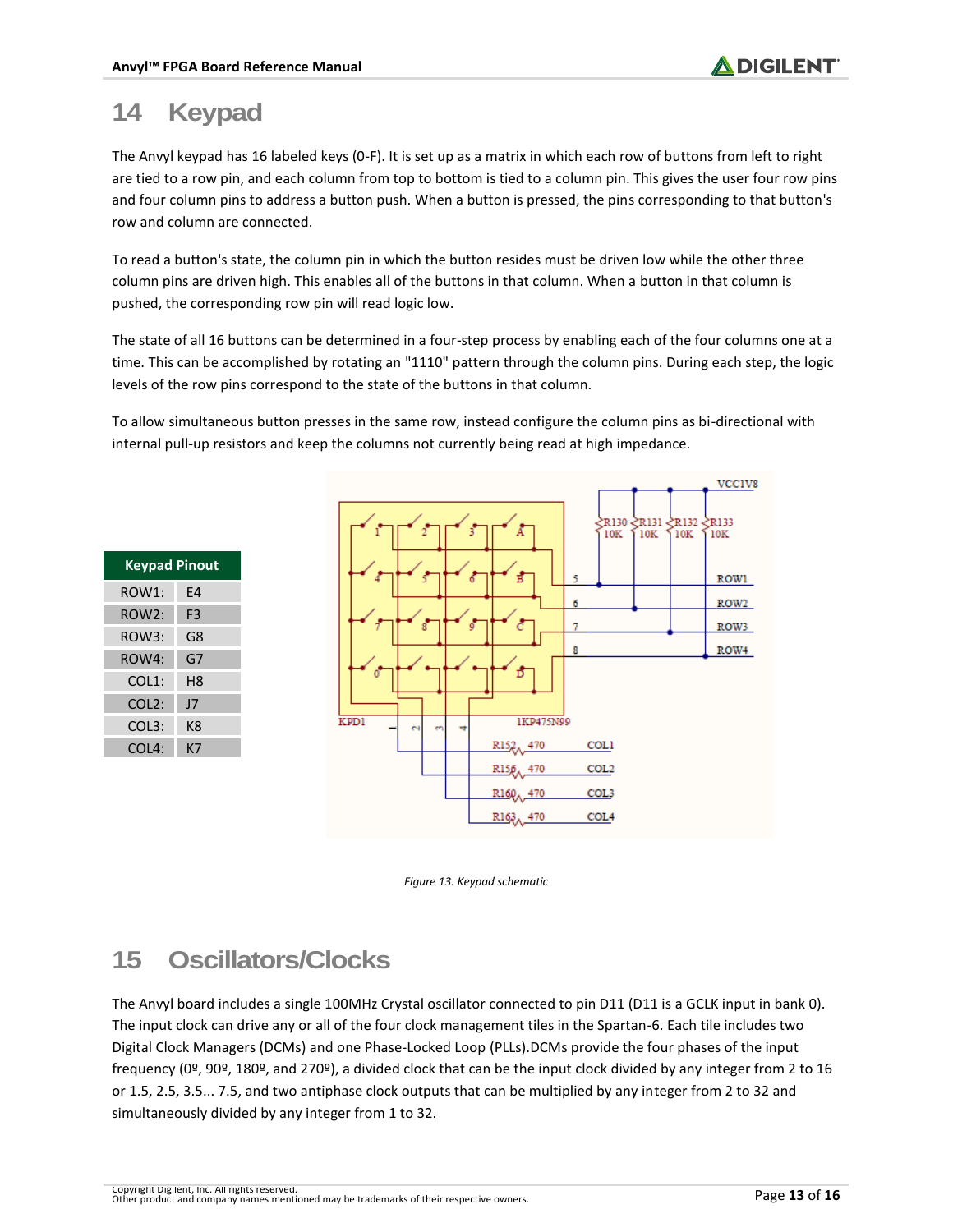PLLs use Voltage Controlled Oscillators (VCOs) that can be programmed to generate frequencies in the 400MHz to 1080MHz range by setting three sets of programmable dividers during FPGA configuration. VCO outputs have eight equally-spaced outputs (0º, 45º, 90º, 135º, 180º, 225º, 270º, and 315º) that can be divided by any integer between 1 and 128.

#### **16 Basic I/O**

The Anvyl board includes fourteen LEDs (ten red, two yellow, and two green), eight slide switches, eight DIP switches in two groups, four push buttons, three two-digit seven-segment displays, and a 630 tie-point breadboard with ten digital I/O's. The push buttons, slide switches and DIP switches are connected to the FPGA via series resistors to prevent damage from inadvertent short circuits (a short circuit could occur if an FPGA pin assigned to a pushbutton or slide switch was inadvertently defined as an output). The pushbuttons are "momentary" switches that normally generate a low output when they are at rest, and a high output only when they are pressed. Slide switches and DIP switches generate constant high or low inputs depending on their position. The ten digital breadboard I/O's (BB1 – BB10) are connected directly to the FPGA so that they can easily be incorporated into custom circuits.

| <b>Push Buttons</b> | <b>Slide Switches</b> | <b>DIP Switches</b> | <b>LEDS</b> |          | <b>Breadboard</b> |                  |
|---------------------|-----------------------|---------------------|-------------|----------|-------------------|------------------|
| <b>BTNO: E6</b>     | <b>SW0: V5</b>        | DIP8-1: G6          | LD0: W3     | LD9: R7  | <b>BB1: AB20</b>  | <b>BB9: R19</b>  |
| <b>BTN1: D5</b>     | SW1: U4               | DIP8-2: G4          | LD1: Y4     | LD10: U6 | <b>BB2: P17</b>   | <b>BB10: V19</b> |
| <b>BTN2: A3</b>     | SW2: V3               | DIP8-3: F5          | LD2: Y1     | LD11: T8 | <b>BB3: P18</b>   |                  |
| <b>BTN3: AB9</b>    | SW3: P4               | <b>DIP8-4: E5</b>   | LD3: Y3     | LD12: T7 | <b>BB4: Y19</b>   |                  |
|                     | SW4: R4               | DIP9-1: F8          | LD4: AB4    | LD13: W4 | <b>BB5: Y20</b>   |                  |
|                     | SW5: P6               | DIP9-2: F7          | LD5: W1     | LD14: U8 | <b>BB6: R15</b>   |                  |
|                     | SW6: P5               | DIP9-3: C4          | LD6: AB3    |          | <b>BB7: R16</b>   |                  |
|                     | <b>SW7: P8</b>        | DIP9-4: D3          | LD7: AA4    |          | <b>BB8: R17</b>   |                  |



# **17 Seven-Segment Display**

The Anvyl board contains three 2-digit common cathode seven-segment LED displays. Each of the two digits is composed of seven segments arranged in a "figure eight" pattern, with an LED embedded in each segment. Segment LEDs can be individually illuminated, so any one of 128 patterns can be displayed on a digit by illuminating certain LED segments and leaving the others dark. Of these 128 possible patterns, the ten corresponding to the decimal digits are the most useful.

The common cathode signals are available as six "digit enable" input signals to the three 2-digit displays. The anodes of similar segments on all six digits are connected into seven circuit nodes labeled AA through AG (so, for example, the six "D" anodes from the six digits are grouped together into a single circuit node called "AD"). These seven anode signals are available as inputs to the 2-digit displays. This signal connection scheme creates a multiplexed display, where the anode signals are common to all digits but they can only illuminate the segments of the digit whose corresponding cathode signal is asserted.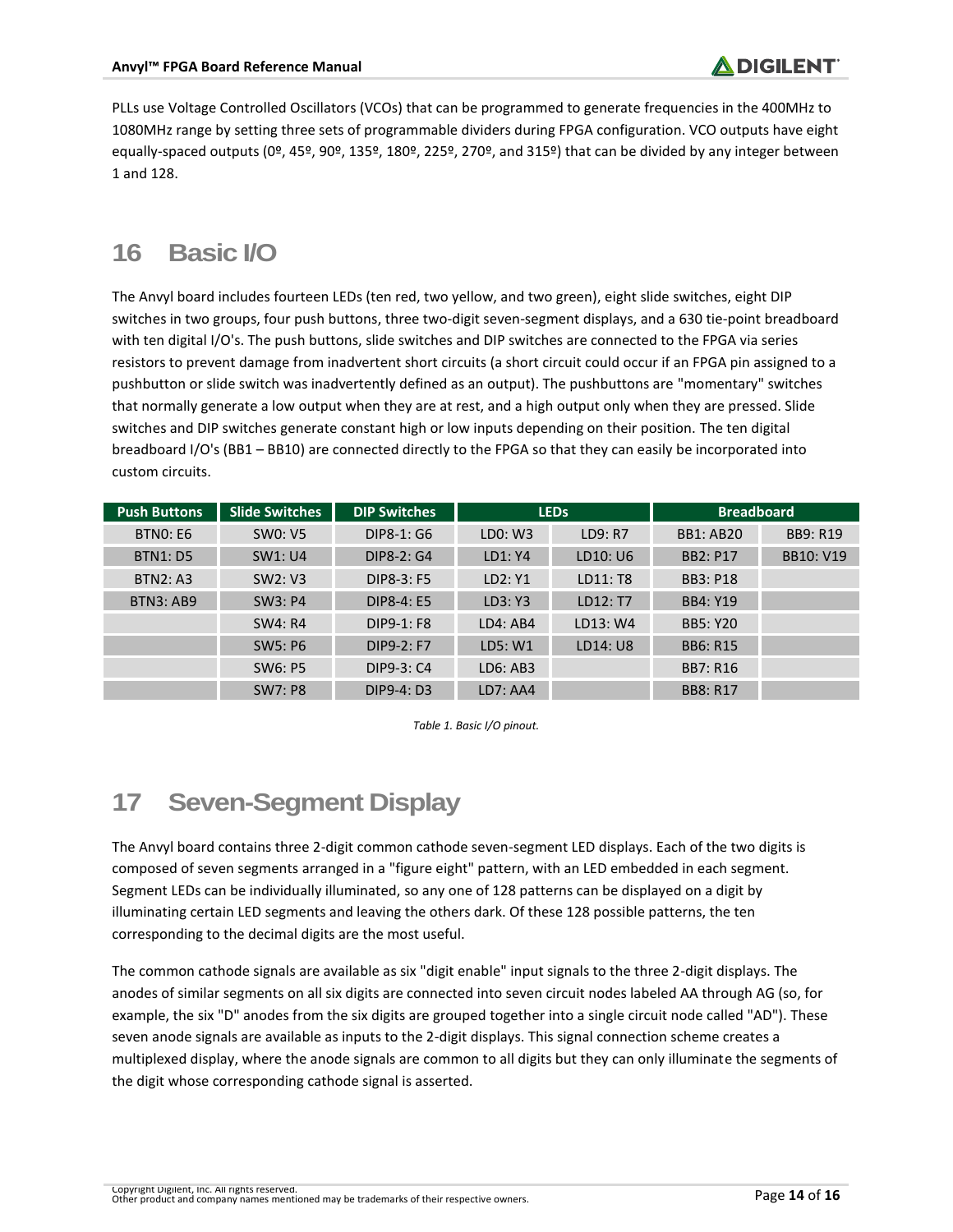A scanning display controller circuit can be used to show a two-digit number on each display. This circuit drives the cathode signals and corresponding anode patterns of each digit in a repeating, continuous succession, at an update rate that is faster than the human eye response. Each digit is illuminated just one-sixth of the time, but because the eye cannot perceive the darkening of a digit before it is illuminated again, the digit appears continuously illuminated. If the update (or "refresh") rate is slowed to a given point (around 45 hertz), then most people will begin to see the display flicker.

In order for each of the six digits to appear bright and continuously illuminated, each digit should be driven once every 1 to 16ms (for a refresh frequency of 1KHz to 60Hz). For example, in a 60Hz refresh scheme, the entire display would be refreshed once every 16ms, and each digit would be illuminated for 1/6 of the refresh cycle, or 2.67ms. The controller must assure that the correct anode pattern is present when the corresponding cathode signal is driven. To illustrate the process, if Cat1 is asserted while AB and AC are asserted, then a "1" will be displayed in digit position 1. Then, if Cat2 is asserted while AA, AB and AC are asserted, then a "7" will be displayed in digit position 2. If Cat1 and AB, AC are driven for 8ms, and then Cat2 and AA, AB, AC are driven for 8ms in an endless succession, the display will show "17". An example timing diagram for a two-digit controller is shown below.







*Figure 15. Display drivers.*

#### **18 Expansion Counters**

The Anvyl board has a 2x20 pin connector and seven 12-pin Pmod ports. Pmod ports are 2x6 right-angle, 100-mil female connectors that work with standard 2x6 pin headers available from a variety of catalog distributors. Each 12-pin Pmod port provides two 3.3V VCC signals (pins 6 and 12), two Ground signals (pins 5 and 11), and eight logic